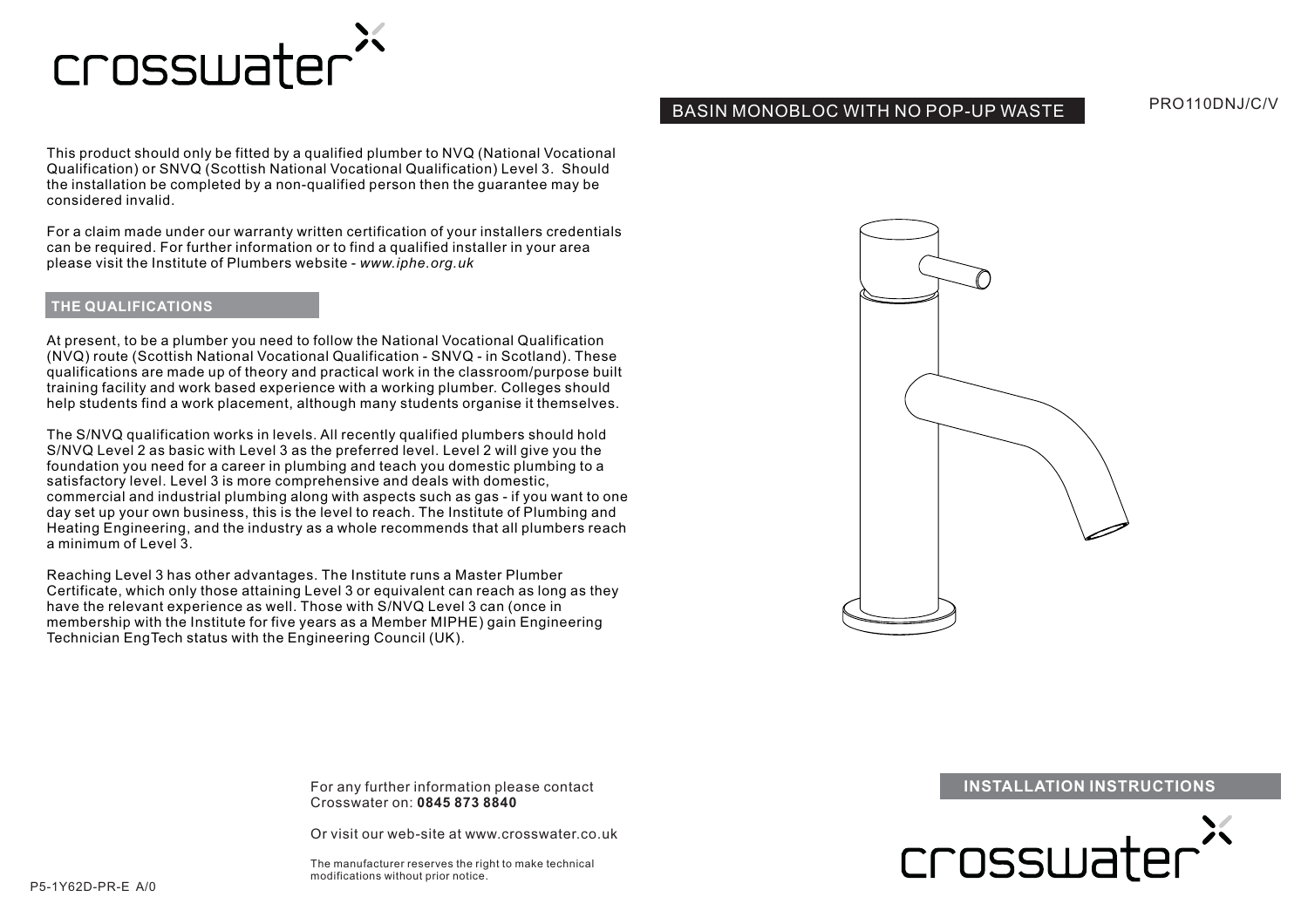

# INTRODUCTION

## **Please read these instructions carefully and keep in a safe place for future reference.**

## **General Installation Requirements.**

The installation must comply with regulations of the Local Water Authority as contained in their bylaws. All of the taps in this range are single flow (the hot and cold water mix in the body) and should therefore be supplied with hot and cold water at balanced pressures, both from the tank or both from the mains (via a combination boiler for example). If the taps are not supplied at balanced pressures then the mixer will not function correctly. It will also be necessary to fit non-return valves on both hot and cold feeds.It is very important that all pipework is flushed thoroughly after installation to avoid damaging the ceramic discs.

### **Minimum/Maximum working pressure**

These taps are suitable for high and low pressure installations They are fitted with a half turn ceramic disc cartridge which provides a good flow rate with very smooth movement. To ensure that the mixer works adequately under low pressure, the cold water storage tank should be at least 2 metres above the highest installed position. The maximum water pressure is 6 bar (note: mains cold water is normally supplied at between 2 and 3bar). For installations where the mains pressure exceeds 6 bar a pressure reducing valve should be fitted.

### **Approvals**

All products are manufactured using materials tested and approved under the Water Bylaws Scheme and comply with requirements of British Standard 5412:1996 where applicable.

### **Preparation and byelaw requirements**

These taps are single flow so the hot and cold water mix in the body. Water byelaws require that where the hot water is supplied from a tank and cold from the mains, non return valves are fitted on both hot and cold pipes as close as possible to the tap. These are not supplied. Where combination boilers are fitted it is only necessary to shut off the incoming mains and turn the boiler off and non return valves are not required.

### **WARNING**

**Before installing the new mixer it is essential that you thoroughly flush through the supply pipes in order to remove any remaining swarf, solder or other impurities. Failure to carry out this simple procedure could cause problems or damage to the working of the mixer.**

These hints have been prepared for your guidance, you must exercise due care at all times. We do not accept responsibility for any problems that may occur through incorrect installation.

## DIMENSIONS

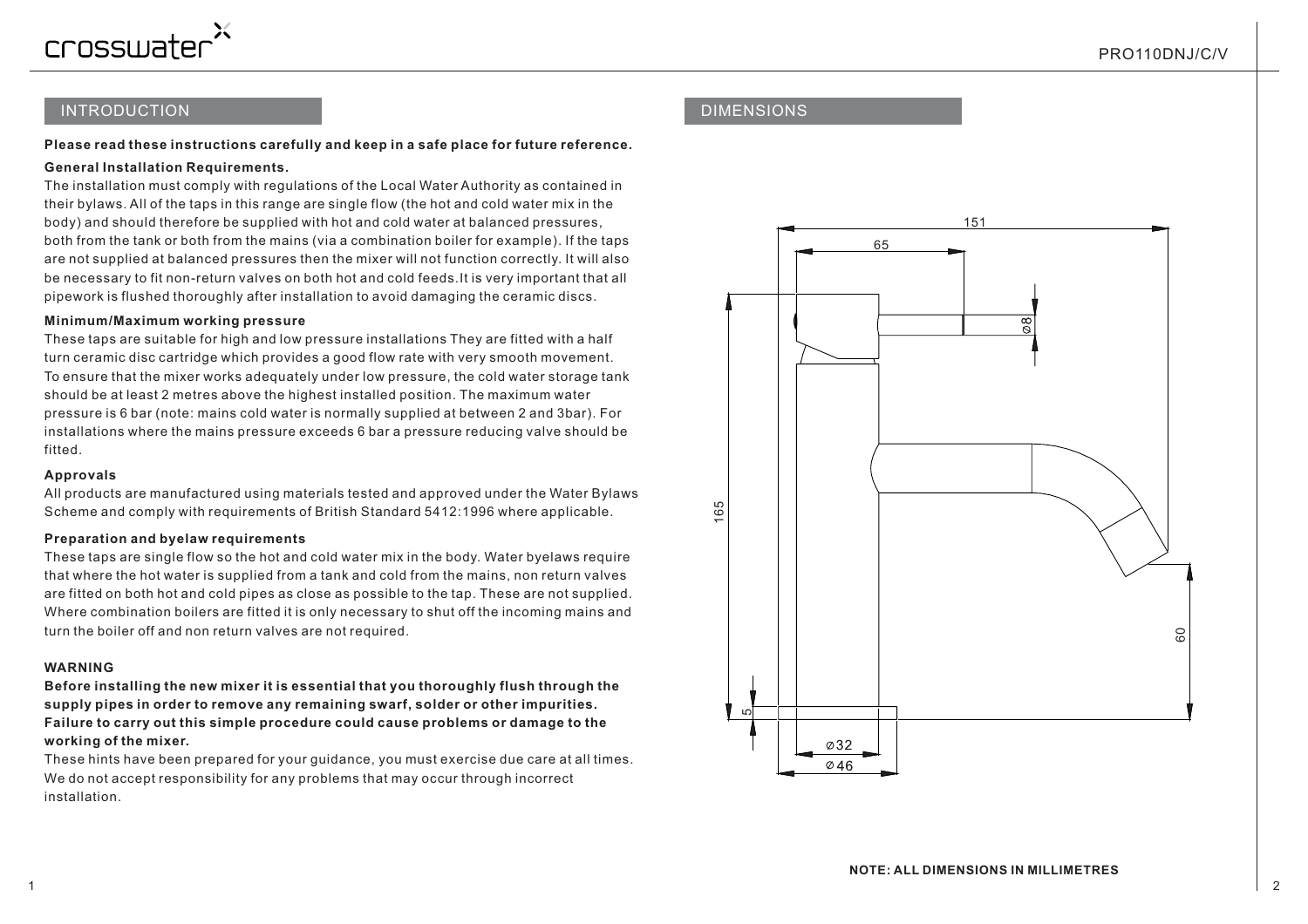# crosswater

# INSTALLATION



# INSTALLATION

First shut off your water heating system then, with your mains stop cock closed, open the lowest hot and cold taps in the house and allow to run until the cold storage tank and pipes are empty (the hot water storage cylinder always remains full).

Fitting isolating valves to the inlet feeds is recommended for ease of maintenance.

## **INSTALLATION**

#### *!***Remember to turn off the mains water supply before connecting to any existing pipe work.**

Screw the flexible pipes into the mixer body, and fully hand tighten. Place mixer in position to see if any alteration to the existing supply pipework is necessary. After making any necessary alterations to the pipework, pass the mixer base ring and washer over the flexible pipes and threaded stud to form a seal on sink top. Pass the tails and fixing stud through the hole in the basin from above, and place the mixer in position on the basin.

Slide the C-shaped black washer and then the metal retaining plate up the tails and secure screwing the fixing nut finger tight.

Check that the mixer body is correctly positioned to the rear and tighten fixing nut. The tap needs to be fixed firmly but do not over tighten as damage may be caused to the sink.

If using copper tails they will need to be gently turned outwards, then supported approximately half-way down and turned inwards, making the two pipes parallel again but further apart thus making room for the couplings to be fitted. It is recommended that 15mm x15mm compression fittings be used to connect mixer to supply pipes. Hot water should be connected to the left inlet when the tap is viewed from the front.

## **ATTENTION**

Having first checked all new connections, turn on the mains stop cock, close all taps except the new mixer and as the system starts to refill check for leaks.

Once you have satisfied yourself that there are no leaks, switch on the water heating.